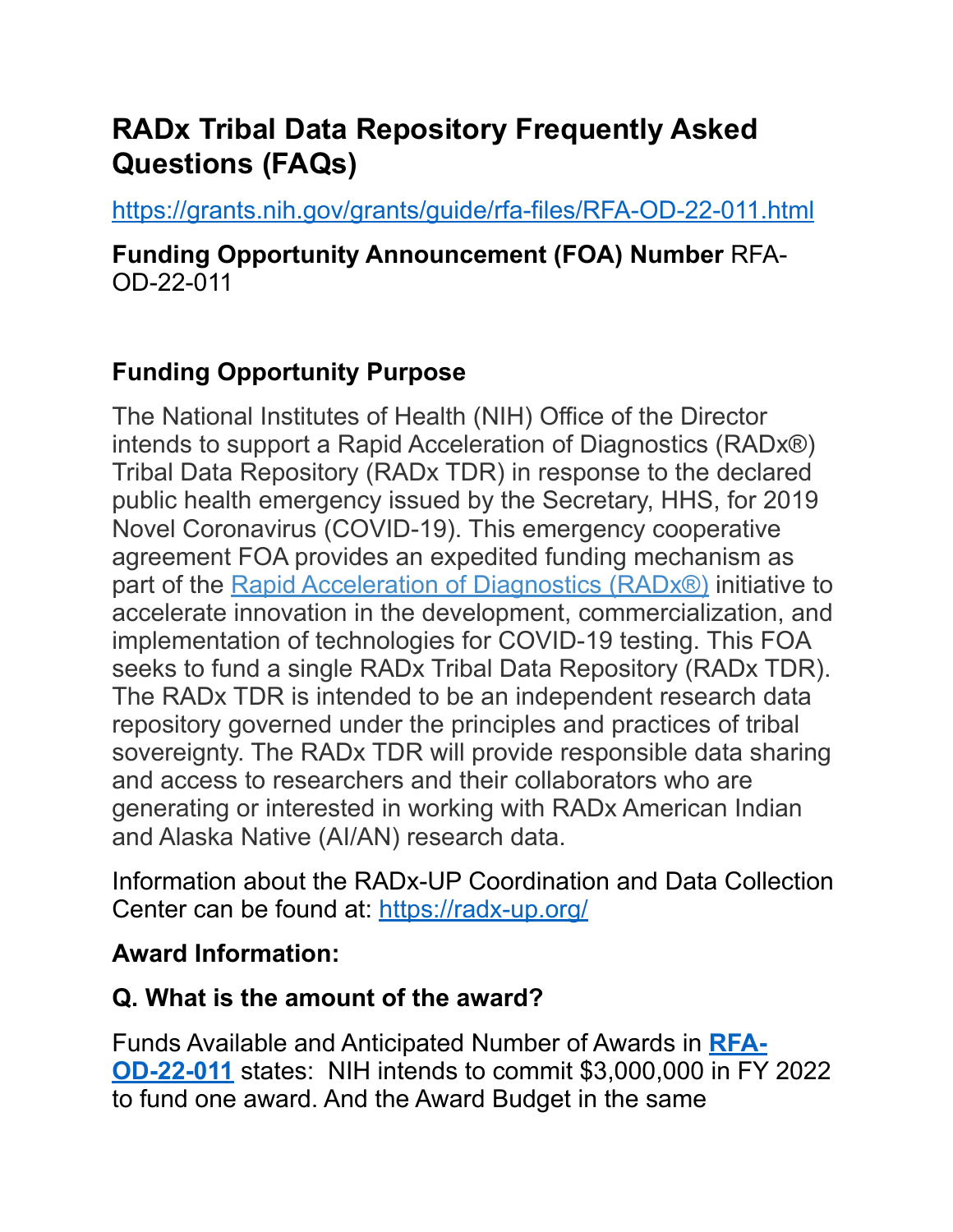announcement states: Application budgets are limited to \$2,000,000 direct costs annually not including consortia F&A. The Award Project Period states: The scope of the proposed project should determine the project period. The maximum project period is 4 years.

# **Q. What entities are eligible to apply?**

Eligibility Information for applicants and organizations is given in Section III of the funding opportunity announcement **[RFA-](https://grants.nih.gov/grants/guide/rfa-files/RFA-OD-22-011.html)[OD-22-011](https://grants.nih.gov/grants/guide/rfa-files/RFA-OD-22-011.html)**.

# **Sustainability:**

## **Q. What is the potential for the long-term funding beyond the Grant Award?**

This funding opportunity announcement is supported through funds from a Congressional allocation to the NIH to speed innovation in the development, commercialization, and implementation of technologies for COVID-19 testing. While there can be no guarantee of sustained funding, this kind of Infrastructure would be in the NIH long term interest.

## **Review:**

### **Q. Will the review committee include reviewers who have knowledge of tribal governance of research and the relative benefits and risks of tribal data repositories?**

All reviewers recommended to participate in the TDR review are either AI/AN investigators or non-native investigators with deep histories of research in and reviewing for AI/AN focused research projects--for example, for IRINAH, NARCH and Tribal Epidemiology Center applications.

## **Q. Will reviewers be required to read the NIH publication on AIAN considerations in reviewing research?**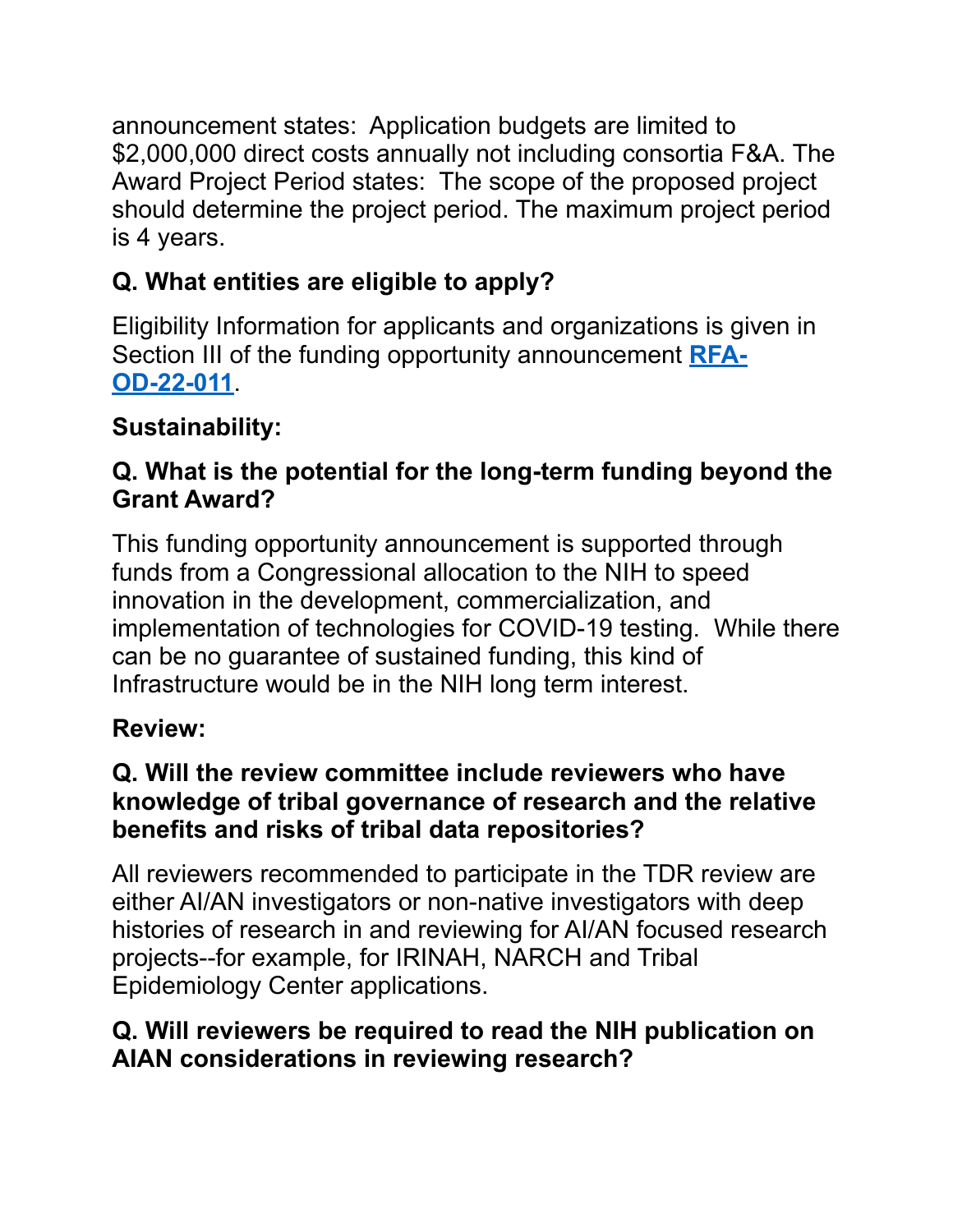While not required for reviewers, reading **American Indian and** [Alaska Native Research in the Health Sciences: Critical](https://dpcpsi.nih.gov/sites/default/files/Critical_Considerations_for_Reviewing_AIAN_Research_508.pdf) [Considerations for the Review of Research Applications](https://dpcpsi.nih.gov/sites/default/files/Critical_Considerations_for_Reviewing_AIAN_Research_508.pdf) is highly recommended.

### **Q. How are Investigators to be reviewed/scored if this FOA is meant to highlight community-led initiatives? Obviously using traditional PD/PI metrics would disadvantage community and tribal scholars.**

The criteria for review of investigators both generally and specific to this funding opportunity announcement can be found in Section V of **[RFA-OD-22-011](https://grants.nih.gov/grants/guide/rfa-files/RFA-OD-22-011.html)**.

## **Synergistic Resources:**

#### **Q. It was mentioned that we "should not reinvent the wheel" and to synergize with existing resources. What resources (besides Duke)?**

Resources have been developed by all Data Collection Centers funded through the RADx initiative and other trans-NIH initiatives. Information specific to projects funded through the RADx initiative can be found in the Funding Opportunity Announcement **[RFA-](https://grants.nih.gov/grants/guide/rfa-files/RFA-OD-22-011.html)[OD-22-011](https://grants.nih.gov/grants/guide/rfa-files/RFA-OD-22-011.html)** in the **Related Notices** section. In addition, applicants may want to look at what has been done by the Alaska Area Specimen Bank, the Strong Hearth Data Collection Center, and other data collection centers both AI/AN focused and focused on other vulnerable or underserved communities.

#### **Q. Have all Tribal Nations that are participating in RADx agreed to share their data with the TDR?**

Participation in depositing data into the RADx Tribal Data Repository is optional and not mandatory with respect for practices and policies of tribal sovereignty. Currently, four of the projects conducting RADx-UP supported research with Tribal